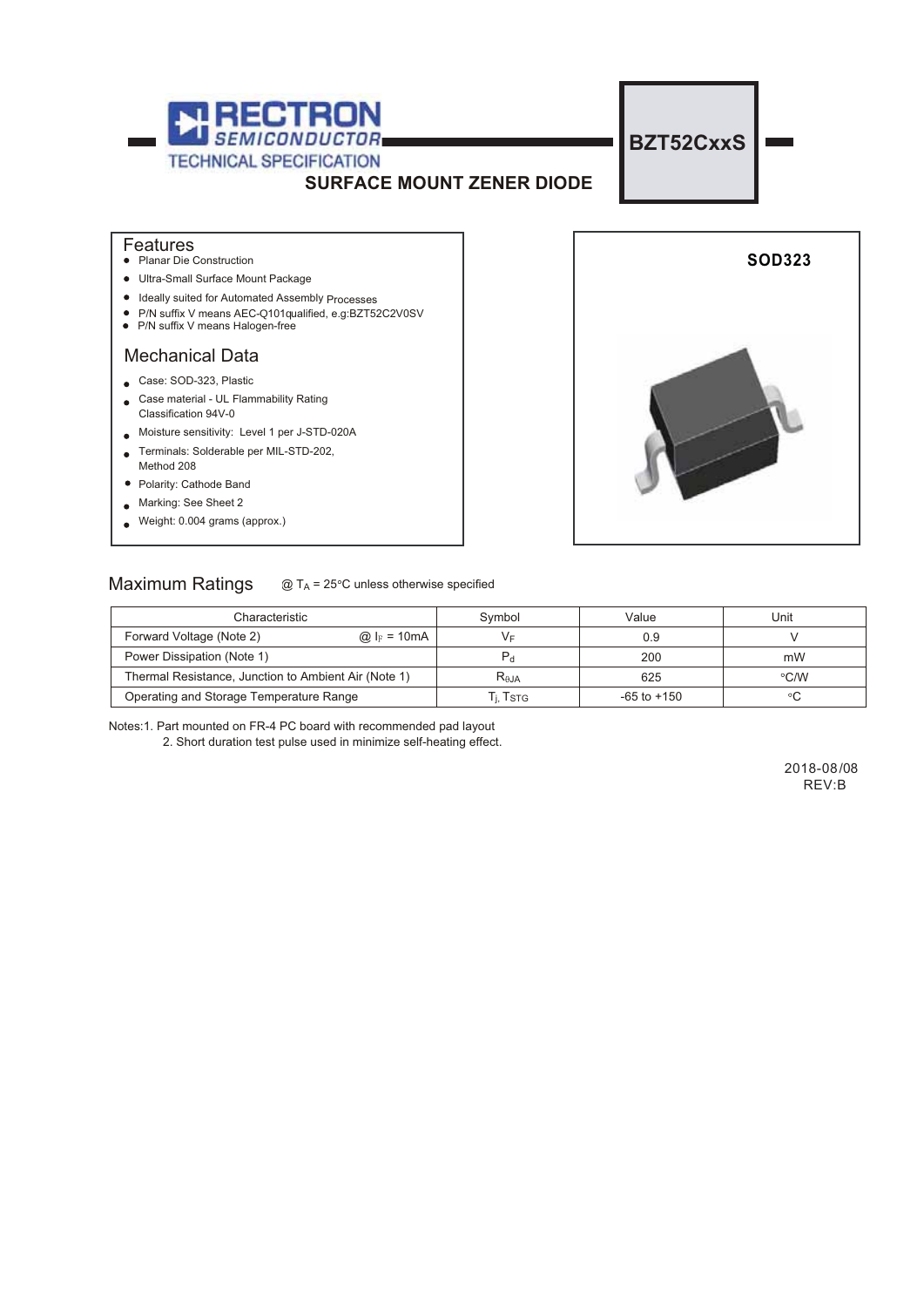# **Electrical Characteristics**

| Marking<br>Type<br>Code<br>Number |                |         | Zener Voltage Range<br>(Note 2) |           |                | Maximum Zener Impedance<br>(Note 3) |     |         | Maximum<br>Reverse<br>Current<br>(Note 2) |        | Temperature<br>Coefficient of<br>Zener Voltage<br>$@$ $I_{ZT} = 5mA$ |          |
|-----------------------------------|----------------|---------|---------------------------------|-----------|----------------|-------------------------------------|-----|---------|-------------------------------------------|--------|----------------------------------------------------------------------|----------|
|                                   | Vz@lzT         |         | Izt                             | ZzT @ IzT | Zzk @ Izk      | <b>Izk</b>                          | IR  | $V_{R}$ |                                           | mV/°C  |                                                                      |          |
|                                   |                | Nom (V) | Min $(V)$                       | Max(V)    | (mA)           | Ω                                   |     | mA      | uA                                        | $\vee$ | Min                                                                  | Max      |
| BZT52C2V0S                        | <b>WY</b>      | 2.0     | 1.91                            | 2.09      | 5              | 100                                 | 600 | 1.0     | 150                                       | 1.0    | $-3.5$                                                               | 0        |
| BZT52C2V4S                        | <b>WX</b>      | 2.4     | 2.20                            | 2.60      | 5              | 100                                 | 600 | 1.0     | 50                                        | 1.0    | $-3.5$                                                               | 0        |
| BZT52C2V7S                        | W <sub>1</sub> | 2.7     | 2.5                             | 2.9       | 5              | 100                                 | 600 | 1.0     | 20                                        | 1.0    | $-3.5$                                                               | 0        |
| BZT52C3V0S                        | W <sub>2</sub> | 3.0     | 2.8                             | 3.2       | 5              | 95                                  | 600 | 1.0     | 10                                        | 1.0    | $-3.5$                                                               | 0        |
| BZT52C3V3S                        | W <sub>3</sub> | 3.3     | 3.1                             | 3.5       | 5              | 95                                  | 600 | 1.0     | 5                                         | 1.0    | $-3.5$                                                               | $\Omega$ |
| BZT52C3V6S                        | W4             | 3.6     | 3.4                             | 3.8       | 5              | 90                                  | 600 | 1.0     | 5                                         | 1.0    | $-3.5$                                                               | $\Omega$ |
| BZT52C3V9S                        | W <sub>5</sub> | 3.9     | 3.7                             | 4.1       | 5              | 90                                  | 600 | 1.0     | 3                                         | 1.0    | $-3.5$                                                               | $\Omega$ |
| BZT52C4V3S                        | W <sub>6</sub> | 4.3     | 4.0                             | 4.6       | 5              | 90                                  | 600 | 1.0     | 3                                         | 1.0    | $-3.5$                                                               | 0        |
| BZT52C4V7S                        | W7             | 4.7     | 4.4                             | 5.0       | 5              | 80                                  | 500 | 1.0     | 3                                         | 2.0    | $-3.5$                                                               | 0.2      |
| BZT52C5V1S                        | W <sub>8</sub> | 5.1     | 4.8                             | 5.4       | 5              | 60                                  | 480 | 1.0     | $\overline{2}$                            | 2.0    | $-2.7$                                                               | 1.2      |
| BZT52C5V6S                        | W <sub>9</sub> | 5.6     | 5.2                             | 6.0       | 5              | 40                                  | 400 | 1.0     | 1                                         | 2.0    | $-2.0$                                                               | 2.5      |
| BZT52C6V2S                        | <b>WA</b>      | 6.2     | 5.8                             | 6.6       | 5              | 10                                  | 150 | 1.0     | 3                                         | 4.0    | 0.4                                                                  | 3.7      |
| BZT52C6V8S                        | <b>WB</b>      | 6.8     | 6.4                             | 7.2       | 5              | 15                                  | 80  | 1.0     | $\overline{2}$                            | 4.0    | 1.2                                                                  | 4.5      |
| BZT52C7V5S                        | <b>WC</b>      | 7.5     | 7.0                             | 7.9       | 5              | 15                                  | 80  | 1.0     | $\mathbf{1}$                              | 5.0    | 2.5                                                                  | 5.3      |
| BZT52C8V2S                        | <b>WD</b>      | 8.2     | 7.7                             | 8.7       | 5              | 15                                  | 80  | 1.0     | 0.7                                       | 5.0    | 3.2                                                                  | 6.2      |
| BZT52C9V1S                        | <b>WE</b>      | 9.1     | 8.5                             | 9.6       | 5              | 15                                  | 100 | 1.0     | 0.5                                       | 6.0    | 3.8                                                                  | 7.0      |
| <b>BZT52C10S</b>                  | WF             | 10      | 9.4                             | 10.6      | 5              | 20                                  | 150 | 1.0     | 0.2                                       | 7.0    | 4.5                                                                  | 8.0      |
| <b>BZT52C11S</b>                  | <b>WG</b>      | 11      | 10.4                            | 11.6      | 5              | 20                                  | 150 | 1.0     | 0.1                                       | 8.0    | 5.4                                                                  | 9.0      |
| <b>BZT52C12S</b>                  | <b>WH</b>      | 12      | 11.4                            | 12.7      | 5              | 25                                  | 150 | 1.0     | 0.1                                       | 8.0    | 6.0                                                                  | 10.0     |
| <b>BZT52C13S</b>                  | WI             | 13      | 12.4                            | 14.1      | 5              | 30                                  | 170 | 1.0     | 0.1                                       | 8.0    | 7.0                                                                  | 11.0     |
| <b>BZT52C15S</b>                  | WJ             | 15      | 13.8                            | 15.6      | 5              | 30                                  | 200 | 1.0     | 0.1                                       | 10.5   | 9.2                                                                  | 13.0     |
| <b>BZT52C16S</b>                  | <b>WK</b>      | 16      | 15.3                            | 17.1      | 5              | 40                                  | 200 | 1.0     | 0.1                                       | 11.2   | 10.4                                                                 | 14.0     |
| <b>BZT52C18S</b>                  | <b>WL</b>      | 18      | 16.8                            | 19.1      | 5              | 45                                  | 225 | 1.0     | 0.1                                       | 12.6   | 12.4                                                                 | 16.0     |
| <b>BZT52C20S</b>                  | <b>WM</b>      | 20      | 18.8                            | 21.2      | 5              | 55                                  | 225 | 1.0     | 0.1                                       | 14.0   | 14.4                                                                 | 18.0     |
| <b>BZT52C22S</b>                  | <b>WN</b>      | 22      | 20.8                            | 23.3      | 5              | 55                                  | 250 | 1.0     | 0.1                                       | 15.4   | 16.4                                                                 | 20.0     |
| <b>BZT52C24S</b>                  | <b>WO</b>      | 24      | 22.8                            | 25.6      | 5              | 70                                  | 250 | 1.0     | 0.1                                       | 16.8   | 18.4                                                                 | 22.0     |
| <b>BZT52C27S</b>                  | <b>WP</b>      | 27      | 25.1                            | 28.9      | $\overline{2}$ | 80                                  | 300 | 0.5     | 0.1                                       | 18.9   | 21.4                                                                 | 25.3     |
| <b>BZT52C30S</b>                  | <b>WQ</b>      | 30      | 28.0                            | 32.0      | $\overline{2}$ | 80                                  | 300 | 0.5     | 0.1                                       | 21.0   | 24.4                                                                 | 29.4     |
| <b>BZT52C33S</b>                  | <b>WR</b>      | 33      | 31.0                            | 35.0      | $\overline{2}$ | 80                                  | 325 | 0.5     | 0.1                                       | 23.1   | 27.4                                                                 | 33.4     |
| <b>BZT52C36S</b>                  | WS             | 36      | 34.0                            | 38.0      | 2              | 90                                  | 350 | 0.5     | 0.1                                       | 25.2   | 30.4                                                                 | 37.4     |
| <b>BZT52C39S</b>                  | <b>WT</b>      | 39      | 37.0                            | 41.0      | $\overline{2}$ | 130                                 | 350 | 0.5     | 0.1                                       | 27.3   | 33.4                                                                 | 41.2     |

Notes: 2. Short duration test pulse used to minimize self-heating effect. 3.  $f = 1kHz$ .

# Marking Information



 $\begin{bmatrix} 1 & 1 & 1 \end{bmatrix}$   $\begin{bmatrix} 2 & 3 \end{bmatrix}$   $\begin{bmatrix} 2 & 3 \end{bmatrix}$   $\begin{bmatrix} 3 & 5 \end{bmatrix}$   $\begin{bmatrix} 3 & 5 \end{bmatrix}$  (See Table Above)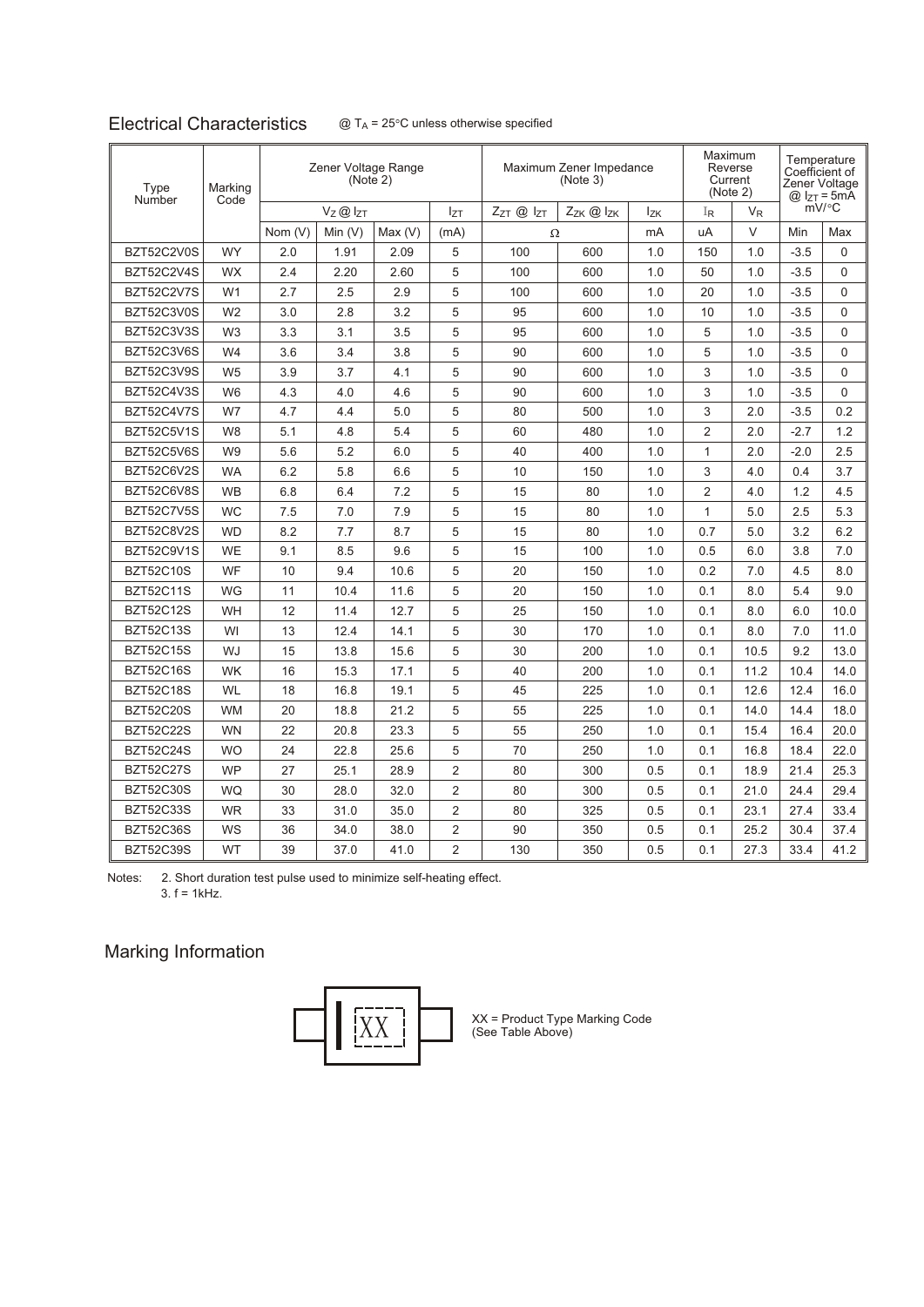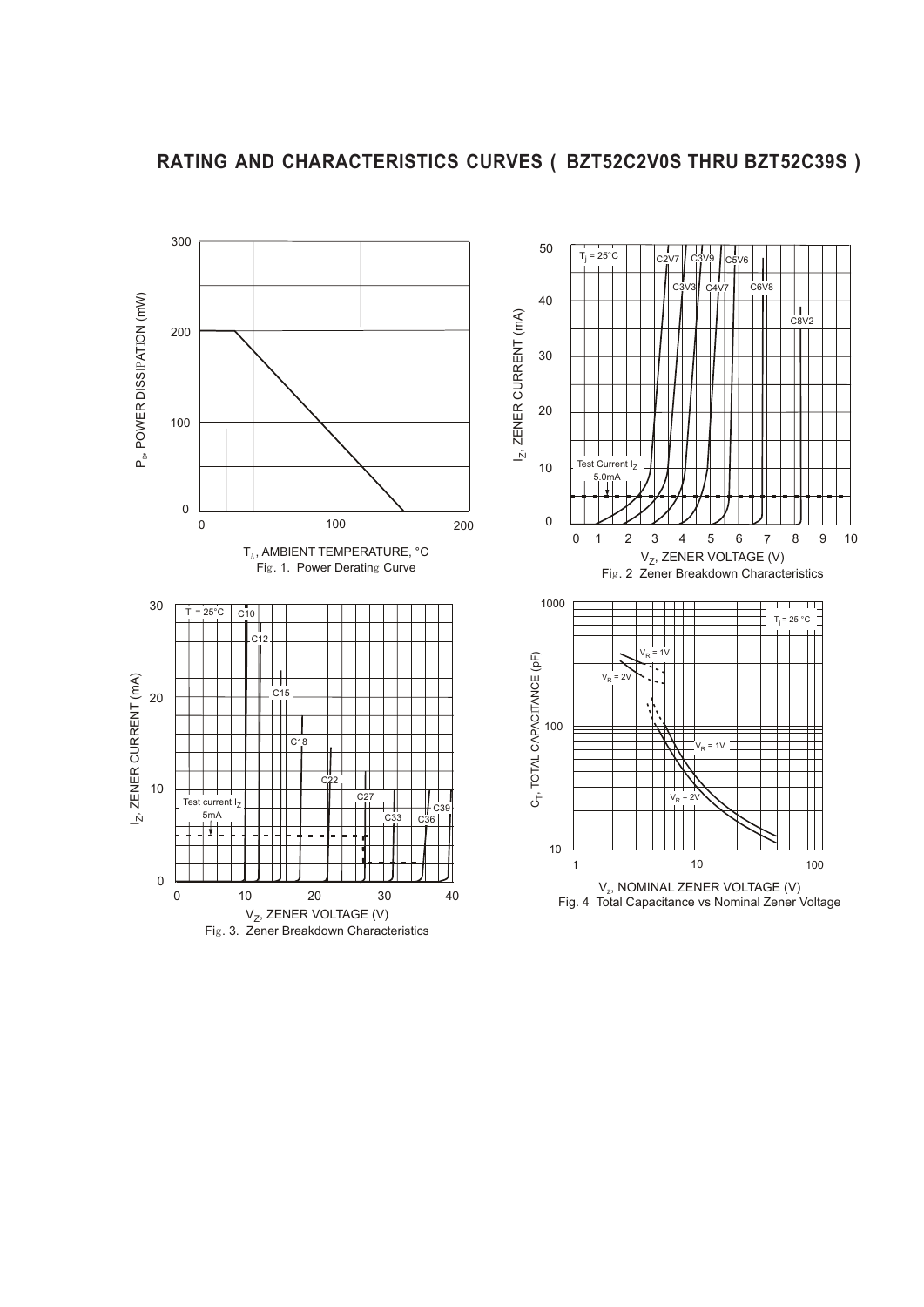

| SOD-323              |              |      |  |  |  |  |  |
|----------------------|--------------|------|--|--|--|--|--|
| Dim                  | Min          | Max  |  |  |  |  |  |
| A                    | 2.30         | 2.70 |  |  |  |  |  |
| B                    | 1.60<br>1.80 |      |  |  |  |  |  |
| С<br>1.20<br>1.40    |              |      |  |  |  |  |  |
| D                    | 1.05 Typical |      |  |  |  |  |  |
| Е                    | 0.25         | 0.35 |  |  |  |  |  |
| G<br>0.20<br>0.40    |              |      |  |  |  |  |  |
| Н                    | 0.10         | 0.15 |  |  |  |  |  |
| J                    | 0.05 Typical |      |  |  |  |  |  |
| α                    | 0°           | R۰   |  |  |  |  |  |
| All Dimensions in mm |              |      |  |  |  |  |  |